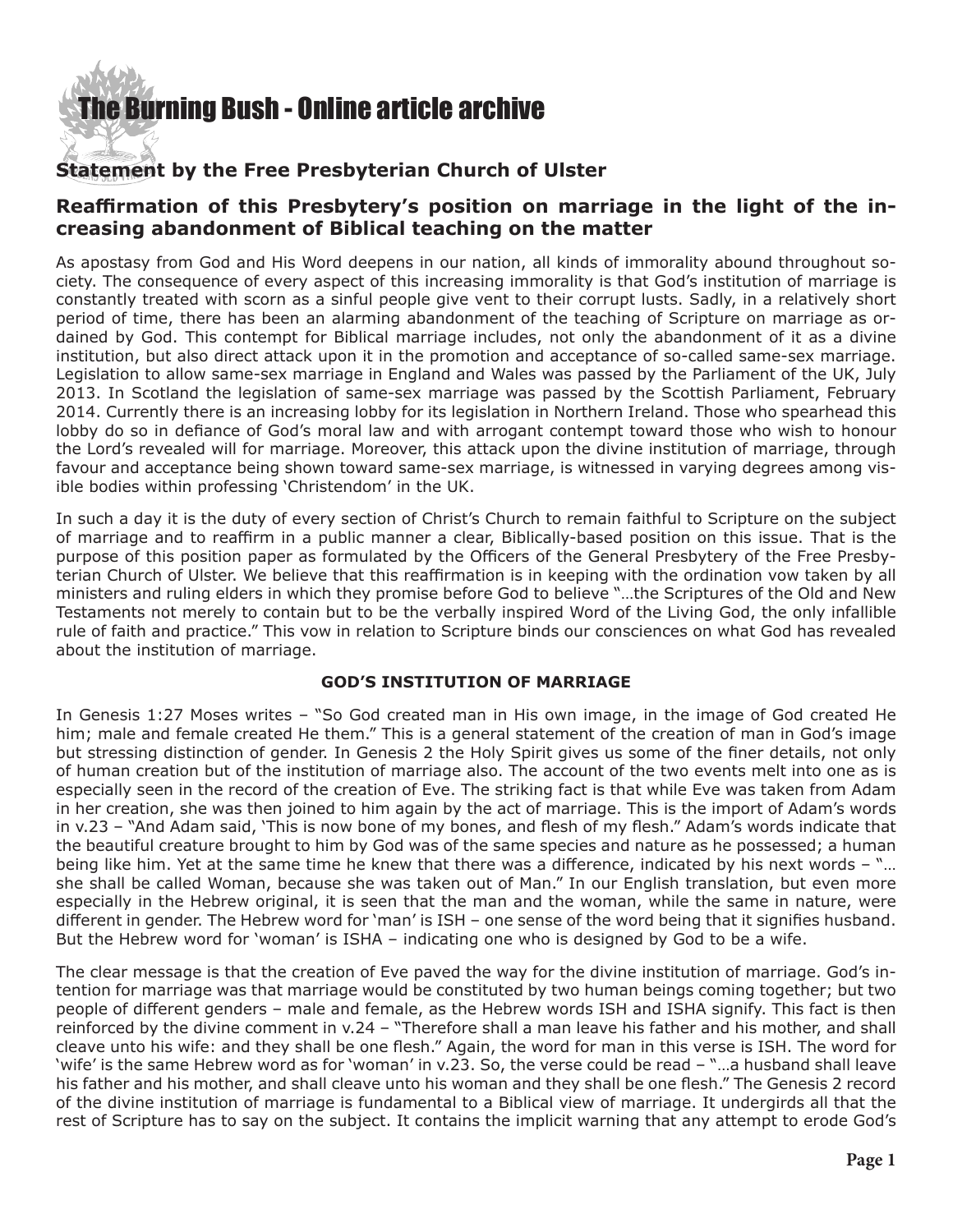

revealed will for marriage – such as is inherent within same-sex marriage – will bring His just displeasure. In addition, Genesis 2 makes it incumbent upon Christ's Church to be the voice for God's institution of marriage when that institution is under virulent attack by the same-sex marriage agenda.

#### **CHRIST'S PROPHETIC WARNING ABOUT THE LAST DAYS**

The Lord Jesus Christ, the only Head of the Church, in Luke 17:28-30 delivers teaching that shows that the sin of same-sex or sodomite practices will mark the last days. In these verses the Lord draws a parallel between the days of Lot and the time of His Second Advent. In the course of what He teaches, the Lord specifically verifies the historicity of the destruction of Sodom. He declares – "…the same day that Lot went out of Sodom it rained fire and brimstone from heaven, and destroyed them all." Certainly the focus of Christ in Luke 17 is on the sudden destruction that will come on sinners at His coming just as sudden destruction came on the people of Sodom. However, other Scriptures such as Genesis 19 make it exceedingly clear that the sin for which the people of Sodom and its partner cities were destroyed was the sin of same-sex alliances. Therefore, in the parallel that Christ draws in Luke 17, there is surely the inference at least that the sin that brought God's wrath on Sodom will characterise the times that precede His coming again. In the light of the global acceptance of same-sex or sodomite behaviour, Christ's Church would do well to heed His prophetic warning in Luke 17.

#### **GOD'S ABHORRENCE OF SAME-SEX SIN ABOVE OTHER SINS**

Our Shorter Catechism teaches that while every sin deserves God's wrath and curse, yet there are some sins that are more heinous than others. Scripture leaves us in no doubt that same-sex partnerships at any level constitute sin that is heinous in the sight of God and is utterly abhorrent to Him. It is a sin that God specifically abominates, Leviticus 18:22; 20:13. The language used plainly speaks of a sexual alliance between men; and declares that "…they have committed an abomination." In Romans 1:24-28 Paul describes the state of the Gentile world of the 1st century. His description plainly refers to same-sex sin on the part of men with men and women with women, vs.26-27. His exposure of this sin reveals that when nations and peoples are overrun by such sin it is a sign that they have been abandoned or given up by God. In Jude v.7 the sinners of Sodom and its associated cities "…are set forth for an example, suffering the vengeance of eternal fire." It is very striking that while the Spirit could have presented other Old Testament examples of sinners enduring such suffering, He chooses Sodom and its allies. His choice underlines the divine abhorrence of same-sex sin.

#### **FORGIVENESS FOR ALL WHO REPENT OF SAME-SEX ALLIANCES**

While Almighty God abhors the sin of sodomy and will judge all who refuse to repent of this sin, yet He is merciful to those who turn from it and seek forgiveness through Christ's one atoning sacrifice. This is the clear teaching of the Spirit of God in 1 Corinthians 6:9-11. The sin of sodomy is in view in the particular sins that Paul highlights. In v.9 the Apostle includes those who are "…effeminate," and "…abusers of themselves with mankind." These terms refer to both passive and active participants in same-sex relationships; thus debarring those who are guilty from entering the kingdom of God. However, v.11 gives the assurance that where there is repentance from such sin, for the penitent one there is cleansing from this sin, to be set apart to live a holy life through Christ, accepted and declared righteous by God in justification.

#### **CONCLUDING AFFIRMATION**

In the light of these Scriptures this Presbytery affirms:

- That marriage between one man and one woman was ordained of God and is therefore a divine institution;
- That since civil government is to base its laws on marriage upon divine law, the law of the land should uphold the divine institution of marriage. It follows –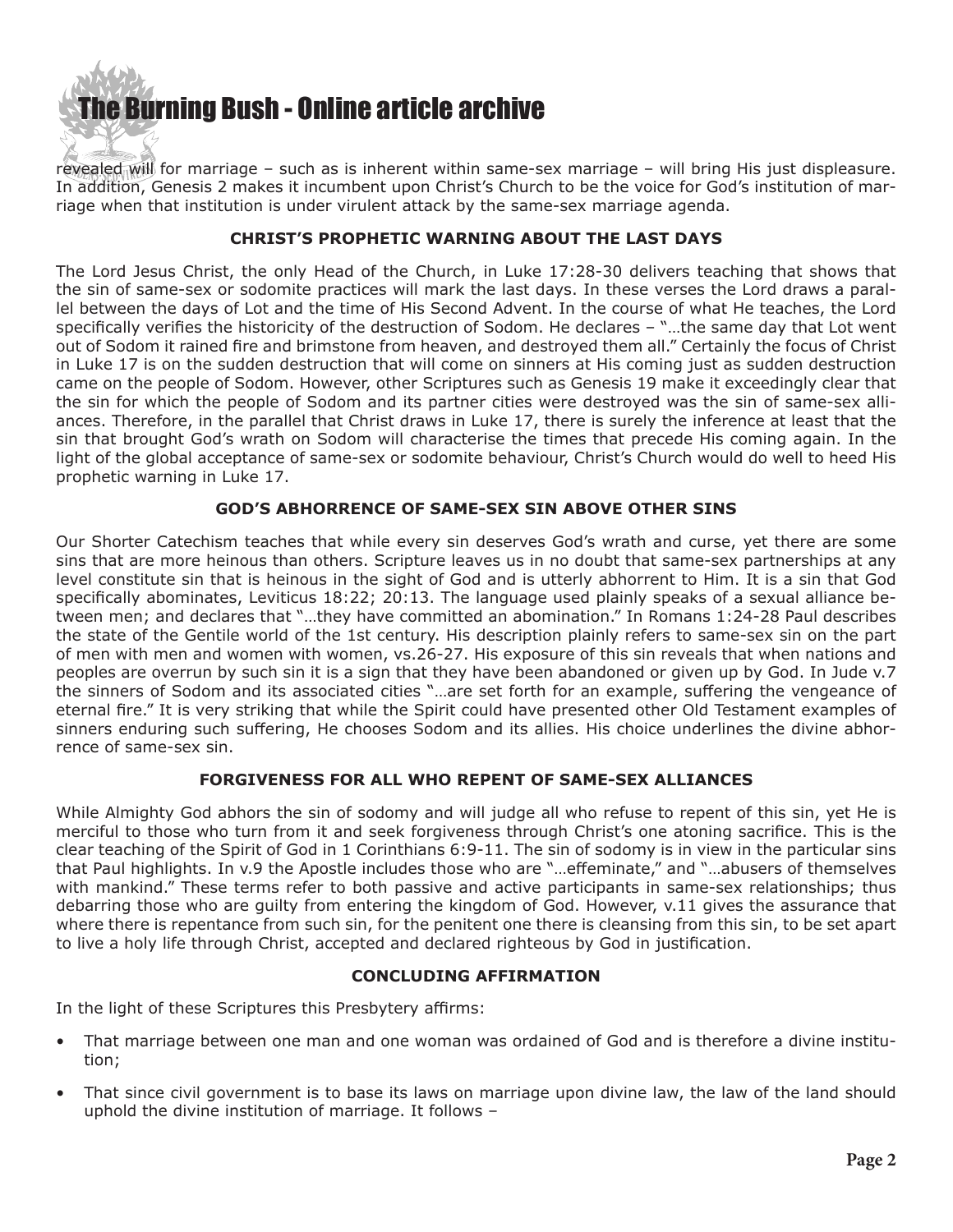# [The Bur](http://www.ivanfoster.net)ning Bush - Online article archive

- $\sqrt[n]{m}$  that while marriage is also a civil contract, no civil government has the right to change the divine institution of marriage;
- That the introduction and legislation of so-called same-sex partnerships or marriages by the state is a violation of God's moral law in relation to marriage and is abhorrent to Him;
- That all ministers and elders of the General Presbytery of the Free Presbyterian Church of Ulster, who at ordination subscribed the Westminster Confession of Faith, which in Ch.24, Section 1 states that "Marriage is to be between one man and one woman," are thereby before God bound by that ordination oath not only to uphold the divine institution of marriage between male and female but are also required not to condone or endorse any same-sex or sodomite alliance. It follows, therefore –
- That as ministers and elders of the Free Presbyterian Church of Ulster, being bound by our adherence to the infallible Scriptures and by our ordination vow to defend the truths of the said Scriptures; we hereby re-affirm our adherence to its unchanging and unchangeable teaching on the divine and sacred institution of marriage and our opposition to acceptance and promotion of same-sex alliances.

### **Response by Rev. Ivan Foster**

I understand that the statement has been read in many churches on the Lord's Day just past, as was appointed by Presbytery and that it has been mounted on social media as well.

That being the case, it is in order for me to make a public statement regarding it.

I am responding to the Presbytery Statement because it is not representative of the Free Presbyterianism with which I been associated since my conversion to Christ in April 1964!

I cannot therefore allow silence to give the impression that I agree that this statement is an adequate response to the challenge presently facing the Free Presbyterian Church - namely, the support given by some Free Presbyterians, a number of whom are elders, by their membership of the DUP to that organisation's support for the sodomite life-style!

The matter chiefly addressed by the statement - "Same Sex marriage", is not something for which any Free Presbyterian to my knowledge has voiced the least support. Rather, it has been repeatedly denounced as an abomination. The topic of "Same Sex marriage" is not the subject that cries out to be addressed at present!

There are Free Presbyterians, members and elders, who by their membership of and support for the Democratic Unionist Party, have allied themselves with that party's pro-sodomite position, embodied as it is in the party's endorsement of a sodomite candidate in the recent Local Council elections. One, Alison Bennington, a woman who openly acknowledges her sodomite lifestyle, was commended to the public by the DUP as a suitable person for its support.

The Presbytery Statement was endorsed by some who hold high office in the DUP and well as others who are in membership of it. Is it not hypocritical of them to support such a statement which in general condemns that which the DUP endorses and promotes? Surely we all know that we cannot have a foot in both camps! The Saviour said: "No man can serve two masters: for either he will hate the one, and love the other; or else he will hold to the one, and despise the other. Ye cannot serve God and mammon," Matthew 6:24.

Men cannot be both for the Presbytery Statement and for the DUP and its endorsement and promotion of the sodomite lifestyle!

Mrs Arlene Foster, the leader of the DUP, is a member of the Church of Ireland and as such she has intro-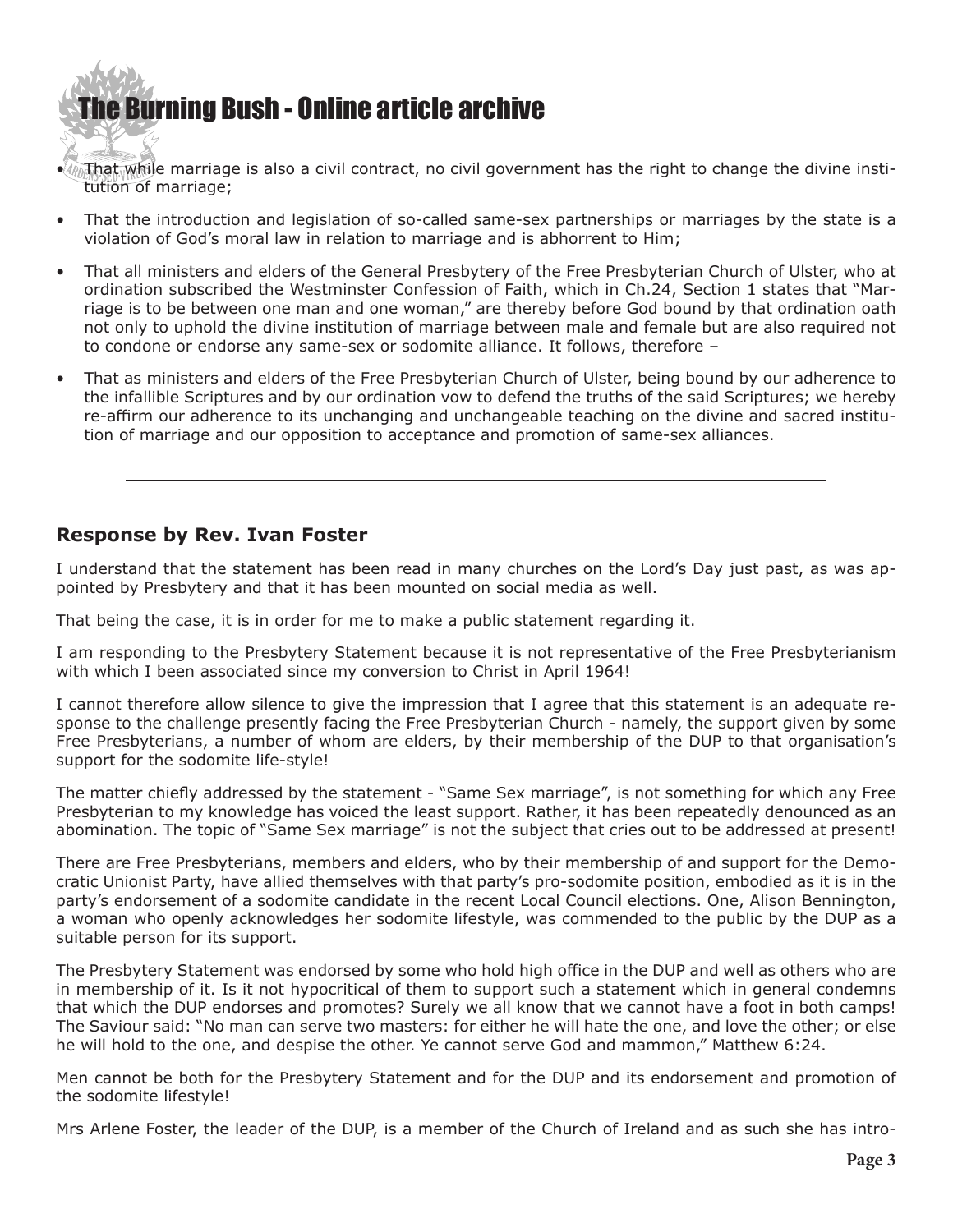

duced that apostate church's view on sodomy into the DUP and ousted the Biblical view on this matter once held by the party. Last year, she took the advice of one of her bishops on the matter of Sabbath desecration when she was invited to attend a GAA football match on the Lord's Day. He said she could go and she did so, ignoring the Word of God on the matter and overthrowing the long-held DUP view of the sanctity of the Lord's Day.

The Presbytery statement should have addressed the issue of church members giving allegiance to an organisation that now supports sodomy as an acceptable lifestyle and supports Sabbath desecration, in utter defiance of the Word of God. I believe that many ministers and church members wished that to have been done.

We cannot fight the Lord's battles by setting up and knocking down 'straw men'!!

It would be churlish of me not to say that the Presbytery Statement is a very good presentation of Scriptural truth on the subject of marriage.

However, what I am saying is that good and all as the Statement is, it does not address the issue that caused some Free Presbyterians to withdraw from the DUP, following its putting up of a sodomite candidate but, sadly, not all.

Saul's armour was most certainly a kingly item but it did not suit David's need at that time and he put it off.

I have stated in my response to the Presbytery officers as to why, in my opinion, the salient issue was not addressed. A spirit of compromise was at work!

Such a failure has permitted sin to remain unchallenged in the Free Presbyterian camp! Until it is dealt with then I believe we can say that the Lord, as He revealed to Joshua, is saying to us in the Free Presbyterian Church, " . . . . neither will I be with you any more, except ye destroy the accursed from among you," Joshua 7:12. That which we declared against ecumenical denominations for their failure to deal with sin properly, may now be directed at us!

However, as with Joshua and his generation, we MAY STILL ACT TO THE PLEASING OF GOD AND THE SAV-ING OF OUR CHURCH.

We must deal with the 'Achan' in our midst rather than skirting around it and pretending it does not exist for the Lord sees it and will not ignore it!

Free Presbyterian, get on your knees and pray that grace will be given to ministers and elders to obey God and act to the putting away from our midst this dreadful compromise and break all links with the sodomiteembracing Democratic Unionist Party!

Let us remember the Lord's warning to Israel:

"And there shall cleave nought of the cursed thing to thine hand: that the LORD may turn from the fierceness of his anger, and shew thee mercy, and have compassion upon thee, and multiply thee, as he hath sworn unto thy fathers; when thou shalt hearken to the voice of the LORD thy God, to keep all his commandments which I command thee this day, to do that which is right in the eyes of the LORD thy God," Deuteronomy 13:17-18.

Below is the response I sent to the Moderator and the Clerk of Presbytery a short time after I received a copy of the statement which is now in the public domain.

Brethren,